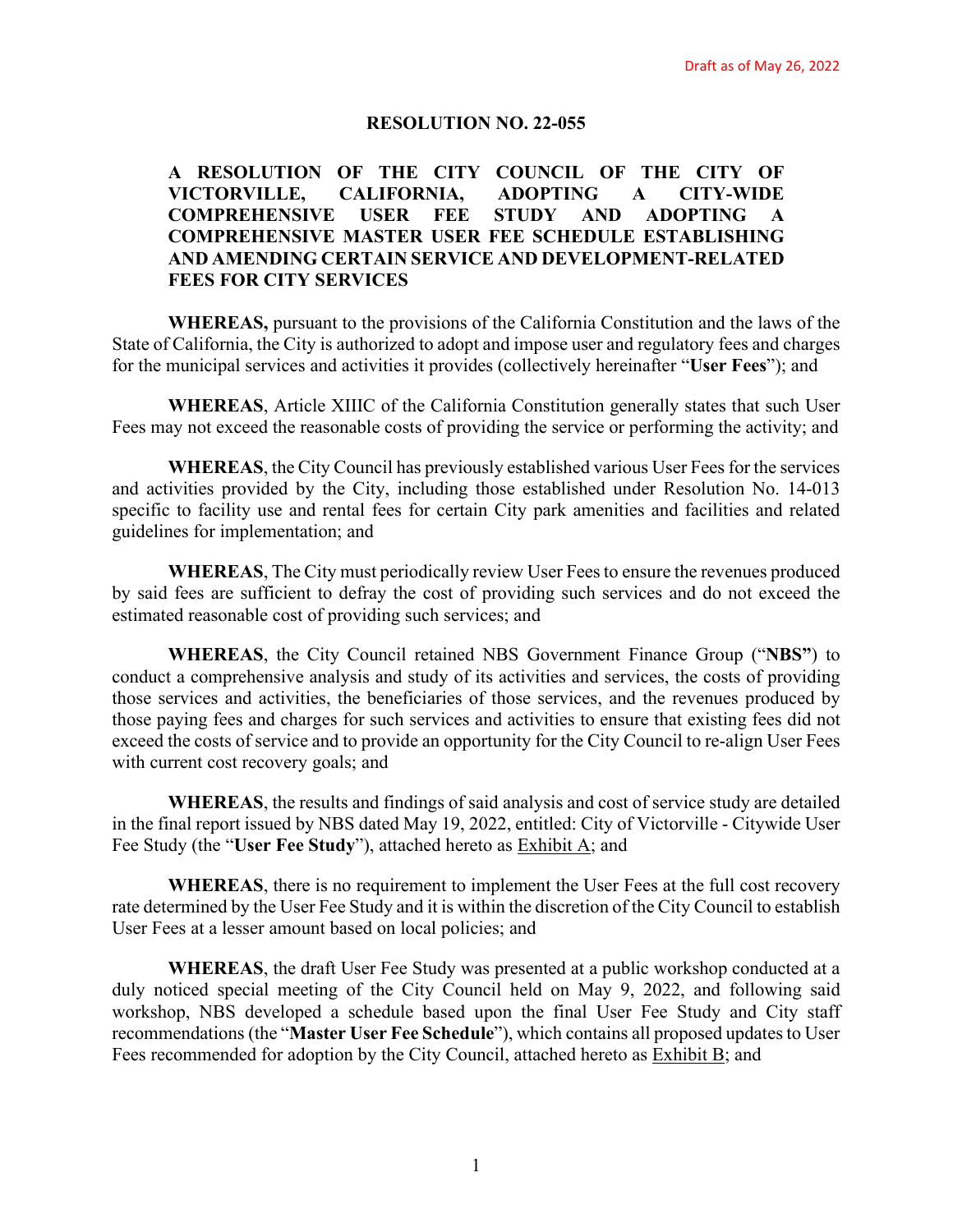**WHEREAS**, pursuant to Government Code Sections 66016 and 66018, notice of the proposed adoption of the User Fee Study and Master User Fee Schedule was provided in the form of a notice mailed to interested parties on May 24, 2022, and public hearing notices published on May 27 and June 2, 2022, in the Daily Press newspaper; and

**WHEREAS**, the proposed User Fee Study and Master User Fee Schedule were made available for public review in the City Clerk's office and on the City's website on May 27, 2022; and

**WHEREAS**, the City Council conducted a duly noticed public hearing regarding the proposed adoption of the User Fee Study and Master User Fee Schedule at its regularly scheduled meeting on June 7, 2022, during which it heard public testimony and comment; and

**WHEREAS**, adoption of the proposed Master User Fee Schedule is intended to improve the City's recovery of the costs incurred to provide individual services, and represents the costs reasonably borne by the City in providing direct services to particular individuals or groups rather than to the general populace of the City; and

**WHEREAS**, based upon the data and findings provided in the User Fee Study, the fees set forth in for adoption in the proposed Master User Fee Schedule represent the reasonable costs incurred by the City in providing the listed services and activities and therefore do not exceed the City's cost of providing the same.

# **NOW, THEREFORE, THE CITY COUNCIL OF THE CITY OF VICTORVILLE DOES HEREBY RESOLVE, DECLARE, DETERMINE, AND ORDER AS FOLLOWS.**

**Section 1.** The recitals set forth above are true and correct and are incorporated into this Resolution by this reference together with any definitions and findings set forth therein.

**Section 2**. The City Council has reviewed and hereby approves and adopts the User Fee Study attached hereto as Exhibit A, as well as the Master User Fee Schedule attached hereto as Exhibit B. Adoption of the Master User Fee Schedule authorizes implementation of updated User Fees to be charged for City services and activities effective January 1, 2023. Annually thereafter, the User Fees will be adjusted on January 1 according to the September over September comparison of the Riverside-San Bernardino-Ontario, CA Consumer Price Index.

**Section 3**. The City Council hereby affirms, based on the findings of the User Fee Study, that the fees contained in the Master User Fee Schedule, attached hereto as Exhibit B, represent no more than the reasonable costs incurred by the City in providing the listed services and activities and do not exceed the City's cost of providing the same.

**Section 4**. Effective as of January 1, 2023, City Council Resolution No. 14-013 shall be rescinded and any other resolutions or administrative actions by the City Council, or parts thereof that are inconsistent with any provisions of this Resolution (including Exhibit B hereto) are hereby superseded, but only to the extent of such inconsistency. Following the adoption of this Resolution, the City Council will take steps to amend any provisions of the Victorville Municipal Code which may contain User Fee amounts inconsistent with the Master User Fee Schedule attached hereto as Exhibit B, with such amendments to be effective as of January 1, 2023.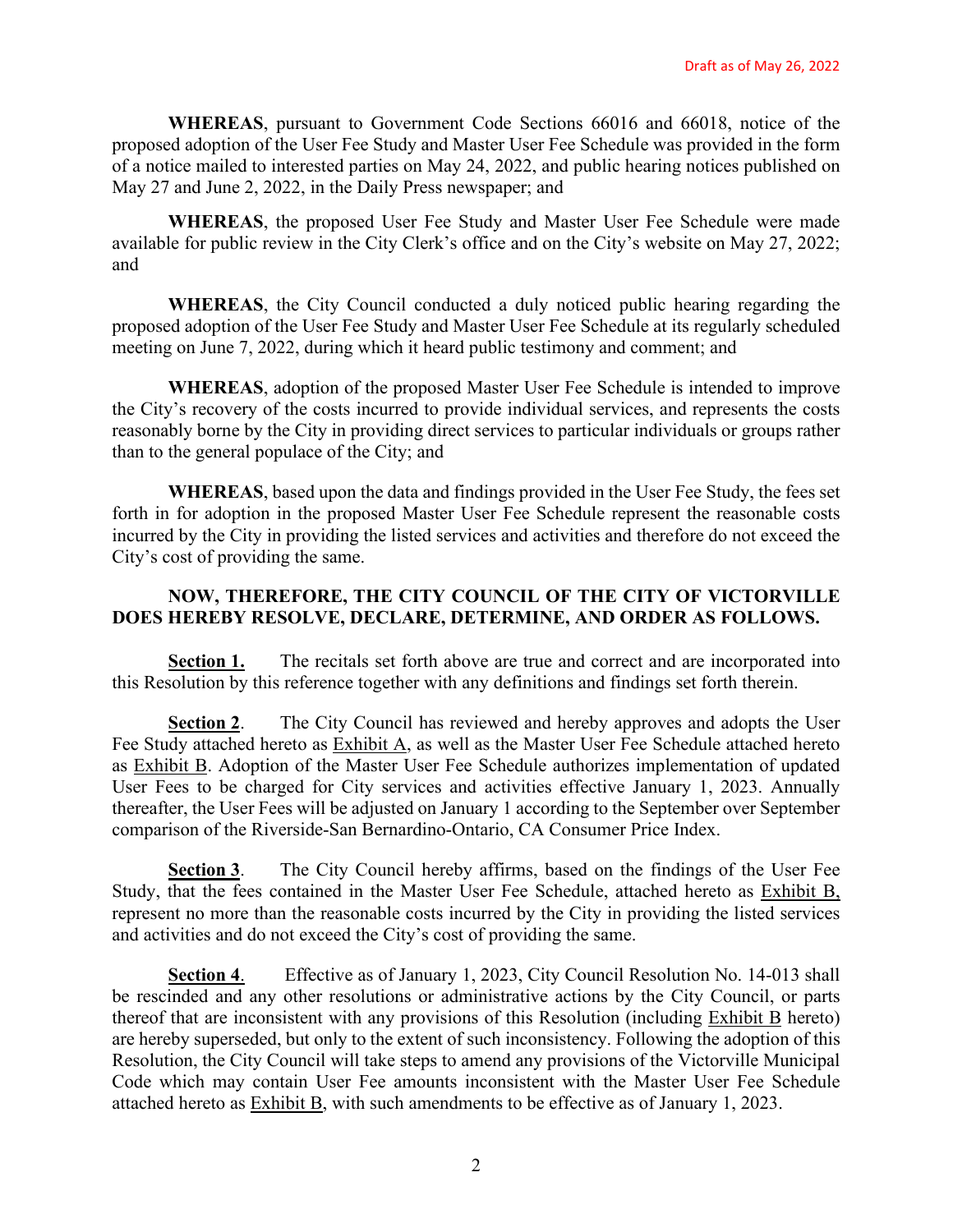**Section 5.** The City Council finds that the setting or revising of fees pursuant to this Resolution is exempt from environmental review under the California Environmental Quality Act ("**CEQA**"), pursuant to Public Resources Code Section 21080(b)(8) and Section 15272 of the CEQA Guidelines, which provide an exemption for the establishment or modification of charges by public agencies that the public agency finds are for the purpose of meeting operating expenses. Based on the record as a whole, the establishment or modification of fees or other charges pursuant to this Resolution is entirely for the purpose of meeting operating expenses in that none of the recommended fees or fee increase would recover more than one hundred percent of the cost incurred by the City to deliver the service provided

**Section 6.** This Resolution shall take effect immediately upon its adoption. However, the User Fees set forth in the Master User Fee Schedule in the attached Exhibit B shall not be in force or effective until January 1, 2023.

**Section 7.** The City Clerk shall certify to the passage an adoption of this Resolution; shall enter the same in the book of original resolutions; and shall make a minute of passage and adoption thereof in the records of the proceedings, in the minutes of the meeting at which this Resolution is passed and adopted.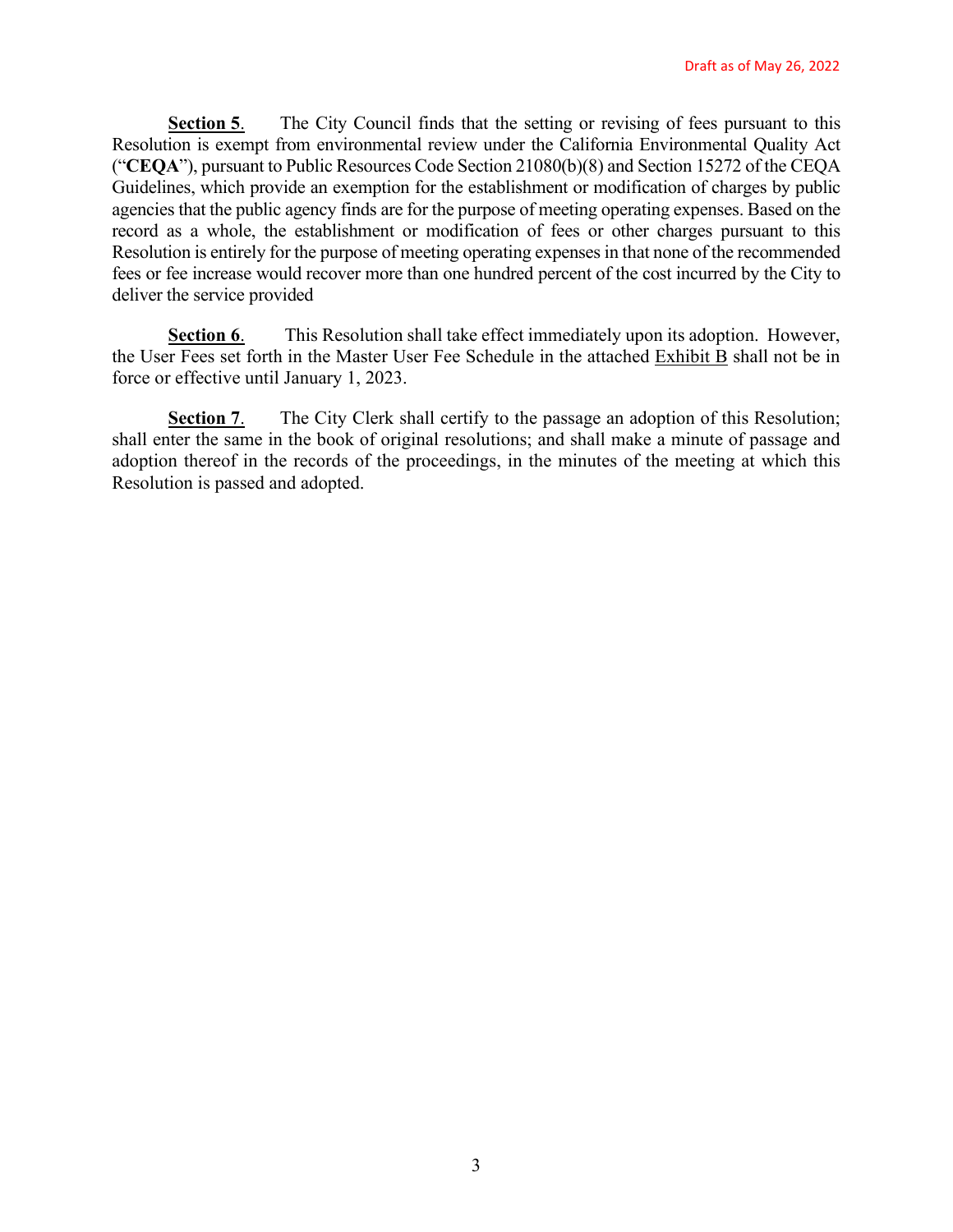#### **RESOLUTION NO. VWD- 22-008**

**A RESOLUTION OF THE BOARD OF DIRECTORS OF THE VICTORVILLE WATER DISTRICT ADOPTING THE WATER DISTRICT FEE RELATED PORTIONS OF A CITY-WIDE COMPREHENSIVE USER FEE STUDY AND ADOPTING THE WATER DISTRICT RELATED PORTIONS OF A COMPREHENSIVE MASTER USER FEE SCHEDULE ESTABLISHING AND AMENDING CERTAIN SERVICE AND DEVELOPMENT-RELATED FEES FOR WATER DISTRICT SERVICES**

**WHEREAS**, the Victorville Water District (the "**District**"), is a county water district and subsidiary district of the City of Victorville (the "**City**" or "**Victorville**"); and

**WHEREAS**, the District constructs, owns, operates, improves, and maintains the water system and related facilities and infrastructure that serves the District's existing customers and provides water service availability to new customers and new developments within the jurisdictional boundaries of the District; and

**WHEREAS**, pursuant to the provisions of the California Constitution, and the laws of the State of California, the District is authorized to adopt and impose user and regulatory fees and charges for the water-related services it provides (collectively hereinafter "**User Fees**"); and

**WHEREAS**, Article XIIIC of the California Constitution generally states that such User Fees may not exceed the reasonable costs of providing the services; and

**WHEREAS,** the District Board of Directors ("**District Board**") has previously established various User Fees for water related services provided by the District within the jurisdictional boundaries of the District; and

**WHEREAS**, the District must periodically review User Fees to ensure the revenues produced by said fees are sufficient to defray the cost of providing such services and do not exceed the estimated reasonable cost of providing such services; and

**WHEREAS**, together with the Victorville City Council, the District Board retained NBS Government Finance Group ("**NBS"**) to conduct a comprehensive analysis and study of its activities and services, the costs of providing those services and activities, the beneficiaries of those services, and the revenues produced by those paying fees and charges for such services and activities to ensure that existing fees did not exceed the costs of service and to provide an opportunity for the District Board and City Council to re-align User Fees with current cost recovery goals; and

**WHEREAS**, the results and findings of said analysis and cost of service study are detailed in the final report issued by NBS dated May 19, 2022, entitled: City of Victorville - Citywide User Fee Study (the "**User Fee Study**"), attached hereto as Exhibit A; and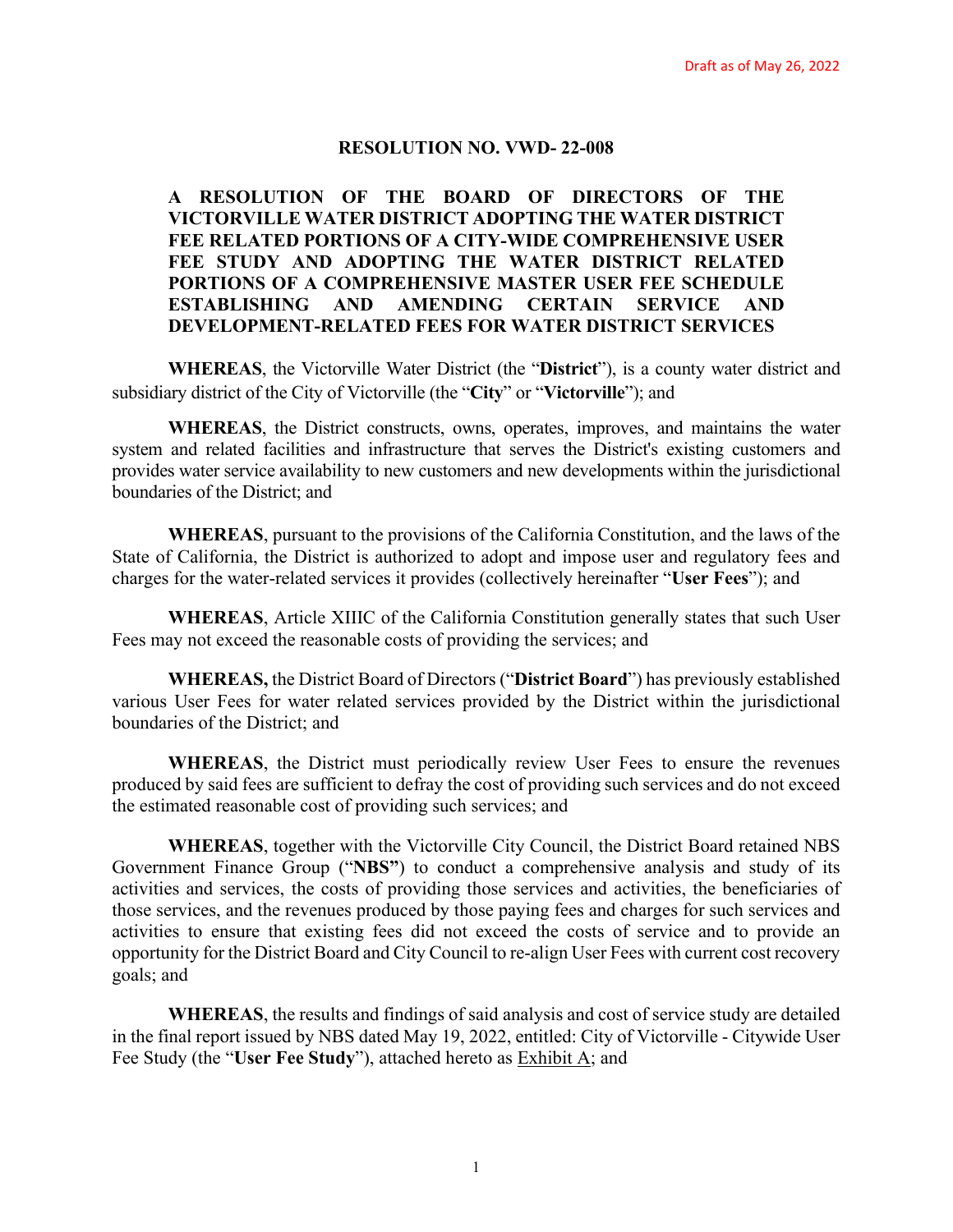**WHEREAS**, there is no requirement to implement the User Fees at the full cost recovery rate determined by the User Fee Study and it is within the discretion of the District Board to establish User Fees at a lesser amount based on local policies; and

**WHEREAS**, the draft User Fee Study was presented at a public workshop conducted at a duly noticed special meeting of the City Council, which serves *ex-offico* as the District Board, held on May 9, 2022, and following said workshop, NBS developed a schedule based upon the final User Fee Study and District staff recommendations (the "**Master User Fee Schedule**"), which contains all proposed updates to User Fees recommended for adoption by the City Council and the District Board; and

**WHEREAS**, pursuant to Government Code Sections 66016 and 66018, notice of the proposed adoption of the User Fee Study and Master User Fee Schedule was provided in the form of a notice mailed to interested parties on May 24, 2022, and public hearing notices published on May 27 and June 2, 2022, in the Daily Press; and

**WHEREAS**, the proposed User Fee Study and Master User Fee Schedule were made available for public review in the City Clerk/District Secretary's office and on the City/District's website on May 27, 2022; and

**WHEREAS**, the District Board conducted a duly noticed public hearing regarding the proposed adoption of the User Fee Study and Master User Fee Schedule with respect to the Water District related fee portions thereof at its regularly scheduled meeting on June 7, 2022, during which it heard public testimony and comment; and

**WHEREAS**, adoption of the Water District related fee portions of the proposed Master User Fee Schedule is intended to improve the District's recovery of the costs incurred to provide individual services, and represents the costs reasonably borne by the District in providing direct services to particular individuals or groups rather than to the general populace of those in the District's jurisdictional boundaries; and

**WHEREAS**, based upon the data and findings provided in the User Fee Study, the Water District related fees proposed to be adopted as contained in Master User Fee Schedule represent the reasonable costs incurred by the District in providing the Water District related listed services and activities and therefore do not exceed the District's cost of providing the same.

### **NOW, THEREFORE, THE BOARD OF DIRECTORS OF THE VICTORVILLE WATER DISTRICT DOES HEREBY RESOLVE, DECLARE, DETERMINE, AND ORDER AS FOLLOWS.**

**Section 1.** The recitals set forth above are true and correct and are incorporated into this Resolution by this reference together with any definitions and findings set forth therein.

**Section 2.** The District Board has reviewed and hereby approves and adopts the User Fee Study attached hereto as Exhibit A, as well as the Master User Fee Schedule attached hereto as Exhibit B, with respect to the Water District related fee portions thereof. Adoption of the Master User Fee Schedule authorizes implementation of updated User Fees to be charged for Water District services and activities effective January 1, 2023. Annually thereafter, the User Fees will

2